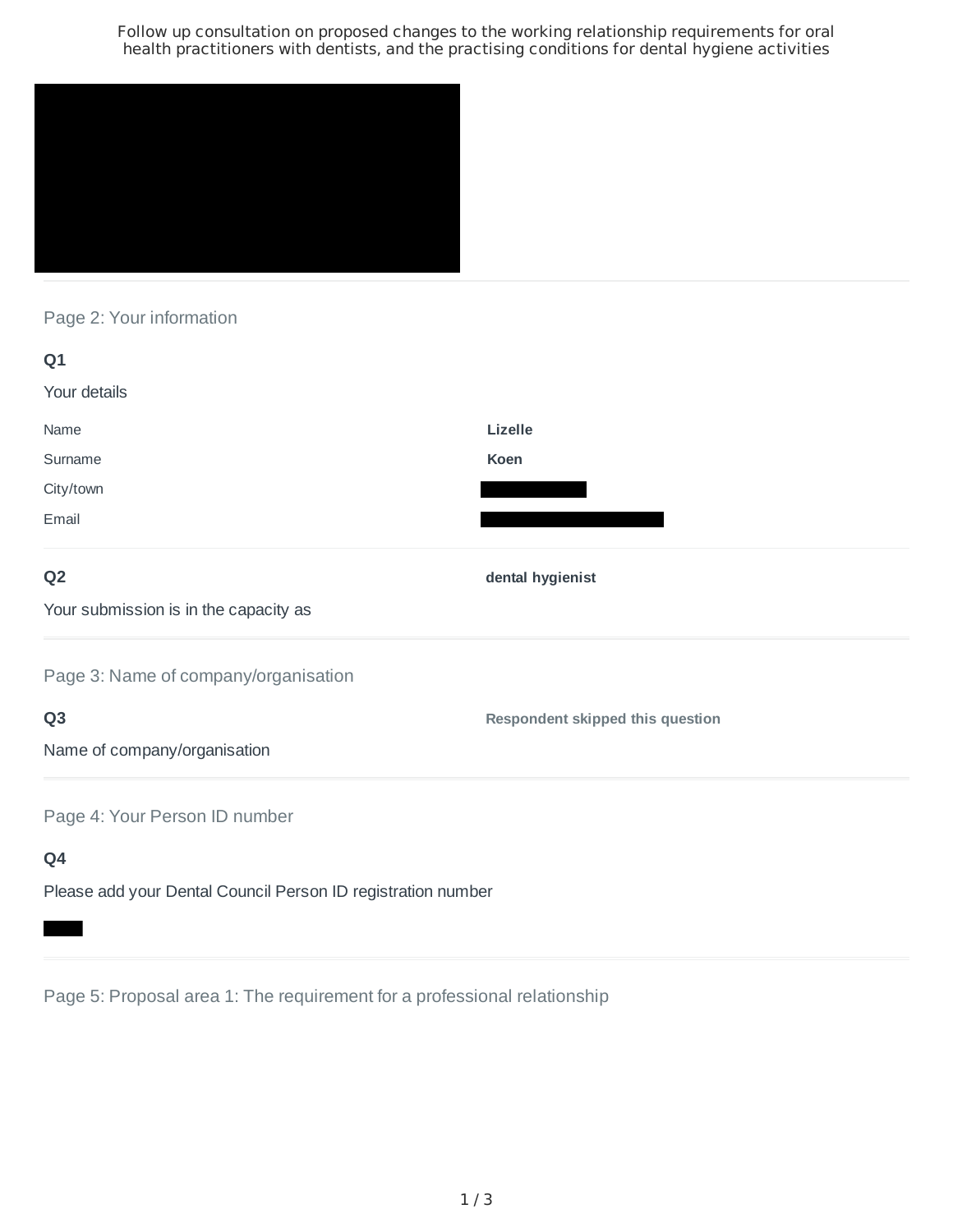Follow up consultation on proposed changes to the working relationship requirements for oral health practitioners with dentists, and the practising conditions for dental hygiene activities

### **Q5**

**Agree**

Do you agree/disagree with the proposal to remove the mandated requirement for a professional relationship (dental therapy), working relationship (dental hygiene, orthodontic auxiliary practice), and a consultative professional relationship (oral health therapy) from the respective scopes of practice. Please detail why.

### **Q6**

Please provide comments to support your response.

As a dental hygienist, I already have a working relationship with all the dentists who work at my practice and specialists who I refer patients to. I therefore believe that it does not need to be specified in my scope of practice.

Page 6: Proposal area 1: The requirement for a professional relationship

# **Q7**

**Agree**

**Agree**

Do you agree/disagree to remove references to working/professional/consultative professional relationships from the dental therapy, dental hygiene, orthodontic auxiliary practice, oral health therapy, dental technology and clinical dental technology scopes of practice? (as detailed in Appendices  $A - F$ ). Please detail why.

#### **Q8**

Please provide comments to support your response.

Same answer as nr 6

Page 8: Proposal area 2: Practising conditions for dental hygiene activities

#### **Q9**

Do you agree/disagree with the removal of the requirement for direct clinical supervision for administration of local anaesthetic and prescription preventive agents? Please detail why.

### **Q10**

Please provide comments to support your response.

I obtained my LA certificate at AUT where OHT's studied so can't see the reason why they are allowed to administer LA without supervision and I can't.